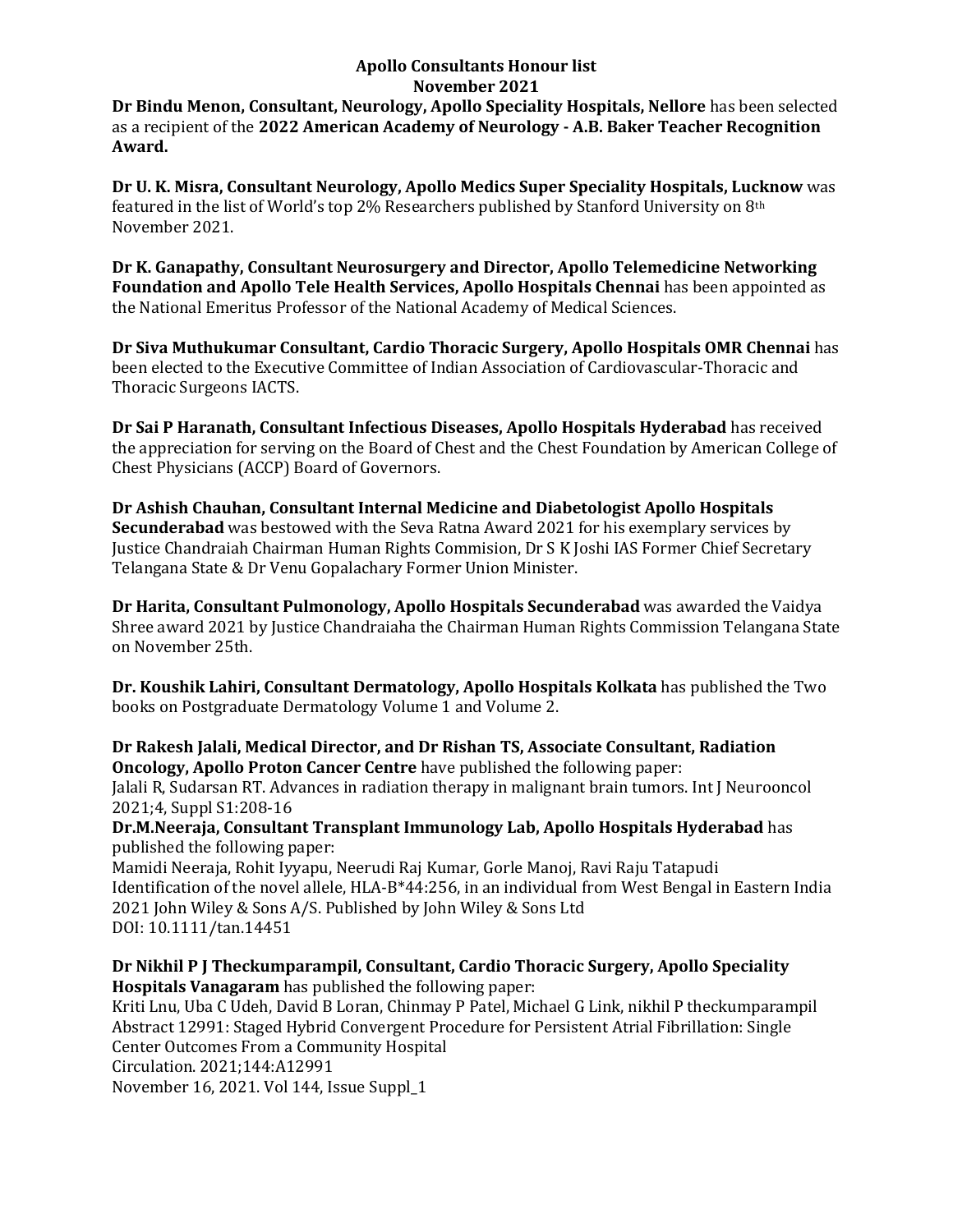## **Dr Dhanasekhar Kesavelu, Consultant Pediatric Gastroenterology, Apollo Children's**

**Hospitals Chennai** has published the following paper: Dhanasekhar Kesavelu, Lekha VS and Sarah Nalliannan The Nutritional Preponderance and Propensity to COVID-19 in Children Journal of Gastroenterology & Hepatology Reports; Volume 2(4): 1-2

#### **Dr Amitabha Ghosh, Consultant Neurology, Apollo Hospitals Kolkata** has published the following paper:

Daily home-based meditation can increase the amount of grey matter in brains of patients with mild Alzheimers disease: Study

Department Of Science & Technology, Government of India Doi: 10.3389/fnhum.2021.728993

# **Dr Geetanjali Sahariah Khound, Consultant Pediatrics, Apollo Hospitals Guwahati** has

published the following paper:

Geetanjali Sahariah Khound, Dibyajyoti Bora, Kamal Kumar Kathar, Rekha Khaund Borkotoky 1544 Unusual surgical emergencies encountered in paediatric practice, their presentations, management and outcome in a tertiary care centre in Guwahati BMJ's Archives of Diseases in Childhood. [http://dx.doi.org/10.1136/archdischild-2021-rcpch.709](https://apc01.safelinks.protection.outlook.com/?url=http%3A%2F%2Fdx.doi.org%2F10.1136%2Farchdischild-2021-rcpch.709&data=04%7C01%7Cdranil_t%40apollohospitalsdelhi.com%7C7df957e2820b42ef535208d9c1fc87dc%7C6a4994b0b5fa40878c728214c8b7bc21%7C0%7C0%7C637754112657656998%7CUnknown%7CTWFpbGZsb3d8eyJWIjoiMC4wLjAwMDAiLCJQIjoiV2luMzIiLCJBTiI6Ik1haWwiLCJXVCI6Mn0%3D%7C3000&sdata=XSg3YRIT7XFG05gcgUHxCqD3F584ZW5uveDJstoOJmU%3D&reserved=0)

#### **Dr Kripesh Ranjan Sharma, Consultant Pulmonary Medicine, Apollo Hospitals Guwahati** has published the following paper:

Deepjyoti Kalita, Ridip Kumar Sarma, Kripesh Ranjan Sharma, Sangeeta Deka High proportion of drug-resistant isolates in adult community-acquired pneumonia from Northeast India: A hospital-based study Indian Chest Society, Published by Wolters Kluwer, Medknow Lung India, Volume 38, Issue 5, September-October 2021

## **Dr Sujith K Mullapally, Consultant, Medical Oncology, Apollo Proton Cancer Centre** has published the following paper:

Mullapally SK. Dr G.S. Bhattacharya- A life full of dimensions (1958-2021) South Asian J Cancer 2021;00:137

### **Dr Abubacker Sulaiman, and Dr Adhithyan Rajendran, Consultants Radiology Apollo Proton Cancer Centre** have published the following paper:

Sumati Sundaraiya, Abubacker Sulaiman, Adhithyan Rajendran. Cardiac Tuberculosis on 18F-FDG PET Imaging—A Great Masquerader of Cardiac Sarcoidosis. Indian J Radiol Imaging EFirst.2021: 0971-3026 DOI - 10.1055/s-0041-17393798

### **Dr Bharath Kumar TV, and Dr Ajay Padmanaban Consultants Critical Care, Apollo Main Hospitals Chennai** have published the following paper:

[Anders Granholm,](https://apc01.safelinks.protection.outlook.com/?url=https%3A%2F%2Fpubmed.ncbi.nlm.nih.gov%2F%3Fterm%3DGranholm%2BA%26cauthor_id%3D34757439&data=04%7C01%7Cdranil_t%40apollohospitalsdelhi.com%7C7df957e2820b42ef535208d9c1fc87dc%7C6a4994b0b5fa40878c728214c8b7bc21%7C0%7C0%7C637754112657656998%7CUnknown%7CTWFpbGZsb3d8eyJWIjoiMC4wLjAwMDAiLCJQIjoiV2luMzIiLCJBTiI6Ik1haWwiLCJXVCI6Mn0%3D%7C3000&sdata=XABnWfyZzXKXyd6FDVckMvjCoZU0pQh9XN71m63yZi4%3D&reserved=0) [Marie Warrer Munch](https://apc01.safelinks.protection.outlook.com/?url=https%3A%2F%2Fpubmed.ncbi.nlm.nih.gov%2F%3Fterm%3DMunch%2BMW%26cauthor_id%3D34757439&data=04%7C01%7Cdranil_t%40apollohospitalsdelhi.com%7C7df957e2820b42ef535208d9c1fc87dc%7C6a4994b0b5fa40878c728214c8b7bc21%7C0%7C0%7C637754112657656998%7CUnknown%7CTWFpbGZsb3d8eyJWIjoiMC4wLjAwMDAiLCJQIjoiV2luMzIiLCJBTiI6Ik1haWwiLCJXVCI6Mn0%3D%7C3000&sdata=e%2FnhYyRbHd6aLyGs28nIUnu%2BeteNebP4WYUMrsurfbU%3D&reserved=0) , [Sheila Nainan Myatra](https://apc01.safelinks.protection.outlook.com/?url=https%3A%2F%2Fpubmed.ncbi.nlm.nih.gov%2F%3Fterm%3DMyatra%2BSN%26cauthor_id%3D34757439&data=04%7C01%7Cdranil_t%40apollohospitalsdelhi.com%7C7df957e2820b42ef535208d9c1fc87dc%7C6a4994b0b5fa40878c728214c8b7bc21%7C0%7C0%7C637754112657656998%7CUnknown%7CTWFpbGZsb3d8eyJWIjoiMC4wLjAwMDAiLCJQIjoiV2luMzIiLCJBTiI6Ik1haWwiLCJXVCI6Mn0%3D%7C3000&sdata=GNCgbE25qPU70JmTqDacRdfXin8KsXRXlQoRf%2BY%2FCRQ%3D&reserved=0) , [Bharath Kumar Tirupakuzhi](https://apc01.safelinks.protection.outlook.com/?url=https%3A%2F%2Fpubmed.ncbi.nlm.nih.gov%2F%3Fterm%3DVijayaraghavan%2BBKT%26cauthor_id%3D34757439&data=04%7C01%7Cdranil_t%40apollohospitalsdelhi.com%7C7df957e2820b42ef535208d9c1fc87dc%7C6a4994b0b5fa40878c728214c8b7bc21%7C0%7C0%7C637754112657656998%7CUnknown%7CTWFpbGZsb3d8eyJWIjoiMC4wLjAwMDAiLCJQIjoiV2luMzIiLCJBTiI6Ik1haWwiLCJXVCI6Mn0%3D%7C3000&sdata=dj2XIXYeTe4iWkM5BxYniYl2CVadpMQ3xIn6c%2FjqY2U%3D&reserved=0)  [Vijayaraghavan](https://apc01.safelinks.protection.outlook.com/?url=https%3A%2F%2Fpubmed.ncbi.nlm.nih.gov%2F%3Fterm%3DVijayaraghavan%2BBKT%26cauthor_id%3D34757439&data=04%7C01%7Cdranil_t%40apollohospitalsdelhi.com%7C7df957e2820b42ef535208d9c1fc87dc%7C6a4994b0b5fa40878c728214c8b7bc21%7C0%7C0%7C637754112657656998%7CUnknown%7CTWFpbGZsb3d8eyJWIjoiMC4wLjAwMDAiLCJQIjoiV2luMzIiLCJBTiI6Ik1haWwiLCJXVCI6Mn0%3D%7C3000&sdata=dj2XIXYeTe4iWkM5BxYniYl2CVadpMQ3xIn6c%2FjqY2U%3D&reserved=0) , [Oommen John](https://apc01.safelinks.protection.outlook.com/?url=https%3A%2F%2Fpubmed.ncbi.nlm.nih.gov%2F%3Fterm%3DJohn%2BO%26cauthor_id%3D34757439&data=04%7C01%7Cdranil_t%40apollohospitalsdelhi.com%7C7df957e2820b42ef535208d9c1fc87dc%7C6a4994b0b5fa40878c728214c8b7bc21%7C0%7C0%7C637754112657656998%7CUnknown%7CTWFpbGZsb3d8eyJWIjoiMC4wLjAwMDAiLCJQIjoiV2luMzIiLCJBTiI6Ik1haWwiLCJXVCI6Mn0%3D%7C3000&sdata=mKdJl1G2AA70YrOe5tTN50EEiygejo0wWItTZDpOqwc%3D&reserved=0) , [Ajay Padmanaban](https://apc01.safelinks.protection.outlook.com/?url=https%3A%2F%2Fpubmed.ncbi.nlm.nih.gov%2F%3Fterm%3DPadmanaban%2BA%26cauthor_id%3D34757439&data=04%7C01%7Cdranil_t%40apollohospitalsdelhi.com%7C7df957e2820b42ef535208d9c1fc87dc%7C6a4994b0b5fa40878c728214c8b7bc21%7C0%7C0%7C637754112657656998%7CUnknown%7CTWFpbGZsb3d8eyJWIjoiMC4wLjAwMDAiLCJQIjoiV2luMzIiLCJBTiI6Ik1haWwiLCJXVCI6Mn0%3D%7C3000&sdata=cya%2FcQkrFFDR6HafRbQb%2BE%2F9HJmQsJ08xhfdNwnAdWE%3D&reserved=0) et al.

Dexamethasone 12 mg versus 6 mg for patients with COVID-19 and severe hypoxaemia: a preplanned, secondary Bayesian analysis of the COVID STEROID 2 trial Intensive Care Med. 2021 Nov 10;1-11. doi: 10.1007/s00134-021-06573-1

**Dr. N.Ramakrishnan, Dr Dedeepiya Devaprasad, Dr Rohit Aravindakshan Kooloth, Dr Ashwin Mani, Dr Meghena Mathew, Dr Sristi Patodia, Dr Ebenezer Rabindrarajan, Dr Pratheema Ramachandran, Dr Nagarajan Ramakrishnan, Dr Raymond Dominic Savio, Dr Bharath [Kumar](mailto:bharath@icuconsultants.com)  [Tirupakuzhi Vijayaraghavan](mailto:bharath@icuconsultants.com) and Dr Ramesh Venkataraman Consultants in Critical Care and Sleep Medicine from Apollo Main Hospitals Chennai, Apollo Speciality Hospitals, Chennai,**